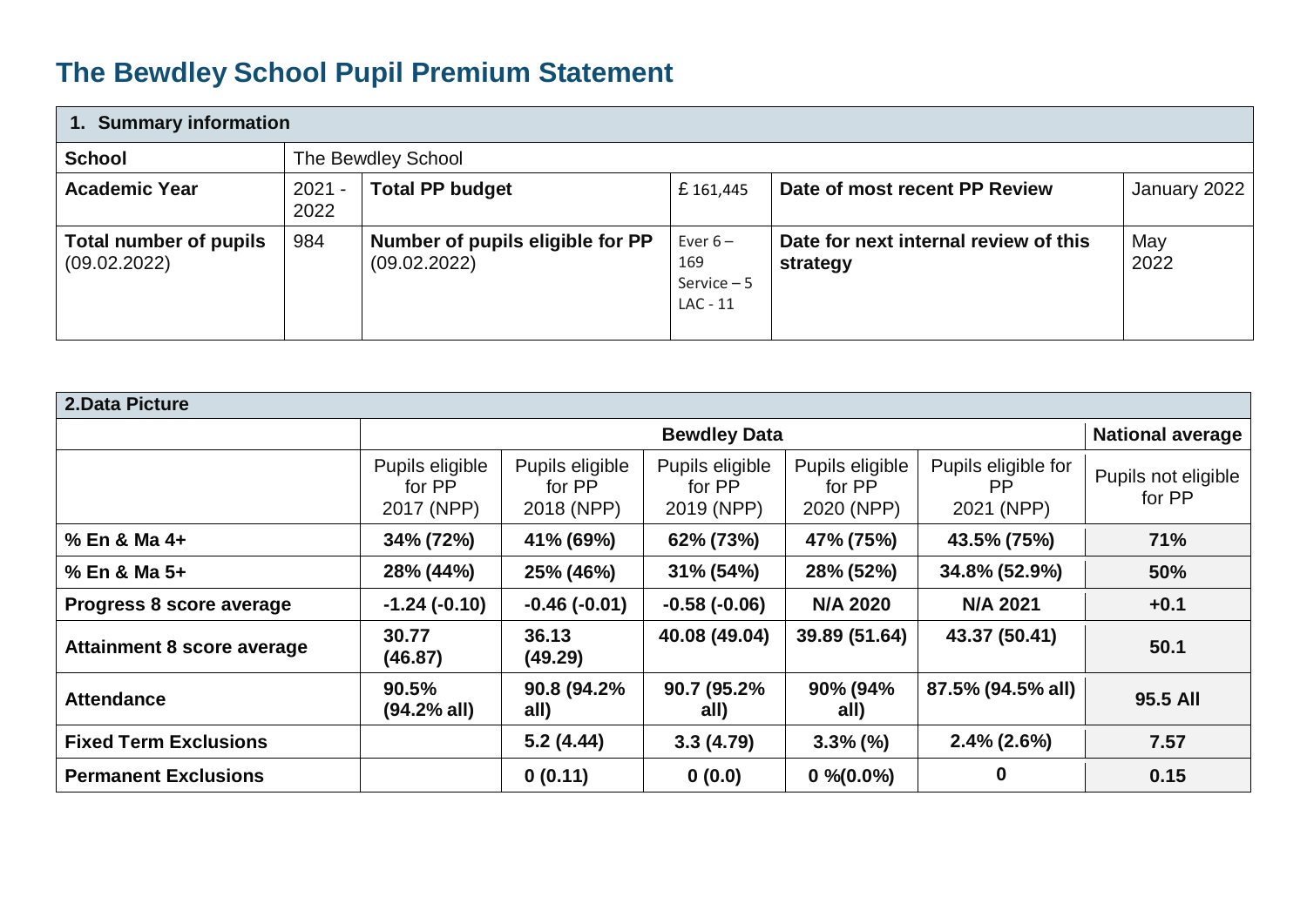|      | 3. Barriers to future attainment (for pupils eligible for PP) |  |  |  |  |
|------|---------------------------------------------------------------|--|--|--|--|
|      | <b>Barriers</b>                                               |  |  |  |  |
| Α.   | Literacy levels specifically lower reading ages               |  |  |  |  |
| Β.   | Lack of knowledge / cultural capital                          |  |  |  |  |
| C.   | Aspiration for future employment / education and training     |  |  |  |  |
| D. I | Attendance to school                                          |  |  |  |  |
| Е.   | Homework Completion & Support at home                         |  |  |  |  |

| <b>4.Intended outcomes</b> |                                                                                          | <b>Success criteria</b>                                                                                                                                                                                                                                                                                                                                                                                                                                                                                                                                                                                                                                                                                                                                                                                                                                                                                                                                                            |
|----------------------------|------------------------------------------------------------------------------------------|------------------------------------------------------------------------------------------------------------------------------------------------------------------------------------------------------------------------------------------------------------------------------------------------------------------------------------------------------------------------------------------------------------------------------------------------------------------------------------------------------------------------------------------------------------------------------------------------------------------------------------------------------------------------------------------------------------------------------------------------------------------------------------------------------------------------------------------------------------------------------------------------------------------------------------------------------------------------------------|
| Α.                         | Improved levels of Literacy leading<br>to improved outcomes at end KS4                   | Continued development and success of accelerated reader programme building on Master school<br>$\bullet$<br>status and implementation of AR into year 9<br>Develop catch up programme for year 7 students below chronological age within new SEND structure<br>$\bullet$<br>The vast majority of student reading ages will be in line with their chronological age by April 2023.<br>$\bullet$<br>Introduce fast reading strategy of literature texts to increase engagement first followed by analysis<br>$\bullet$<br>Teach reading comprehension strategies through modelling and supported practice by embedding<br>Year 7, 8 and 9 reading in form time<br>These interventions will apply to all students but impact will continue to have a disproportionately<br>greater impact on PP students.<br>English homework at KS4 to have a comprehension focus                                                                                                                    |
| В.                         | Increase amount of knowledge<br>embedded into long term memory for<br>application at KS4 | Whole school drive on improved knowledge capital through whole school CPD leading to increased<br>levels of attainment and Progress of PP students in all subject areas.<br>Tiered approach to monitoring and planned interventions for attainment and progress of PP students<br>$\bullet$<br>Embed curriculum policy to reflect increased aspiration of knowledge acquisition and increased<br>$\bullet$<br>challenge particularly at KS3 from September 2021 to 2022<br>Teachers using strategies to check learning of PP students<br>$\bullet$<br>High levels of challenge observed in lessons and books across all Key stages.<br>Curriculum powered change; excellence and knowledge requirements specified in every subject<br>Increased attainment and progress for PP students at KS3 and KS4.<br>$\bullet$<br>Increased attainment and progress of PP most able students who are underachieving.<br>$\bullet$<br>Increased attainment and progress for SEND PP students. |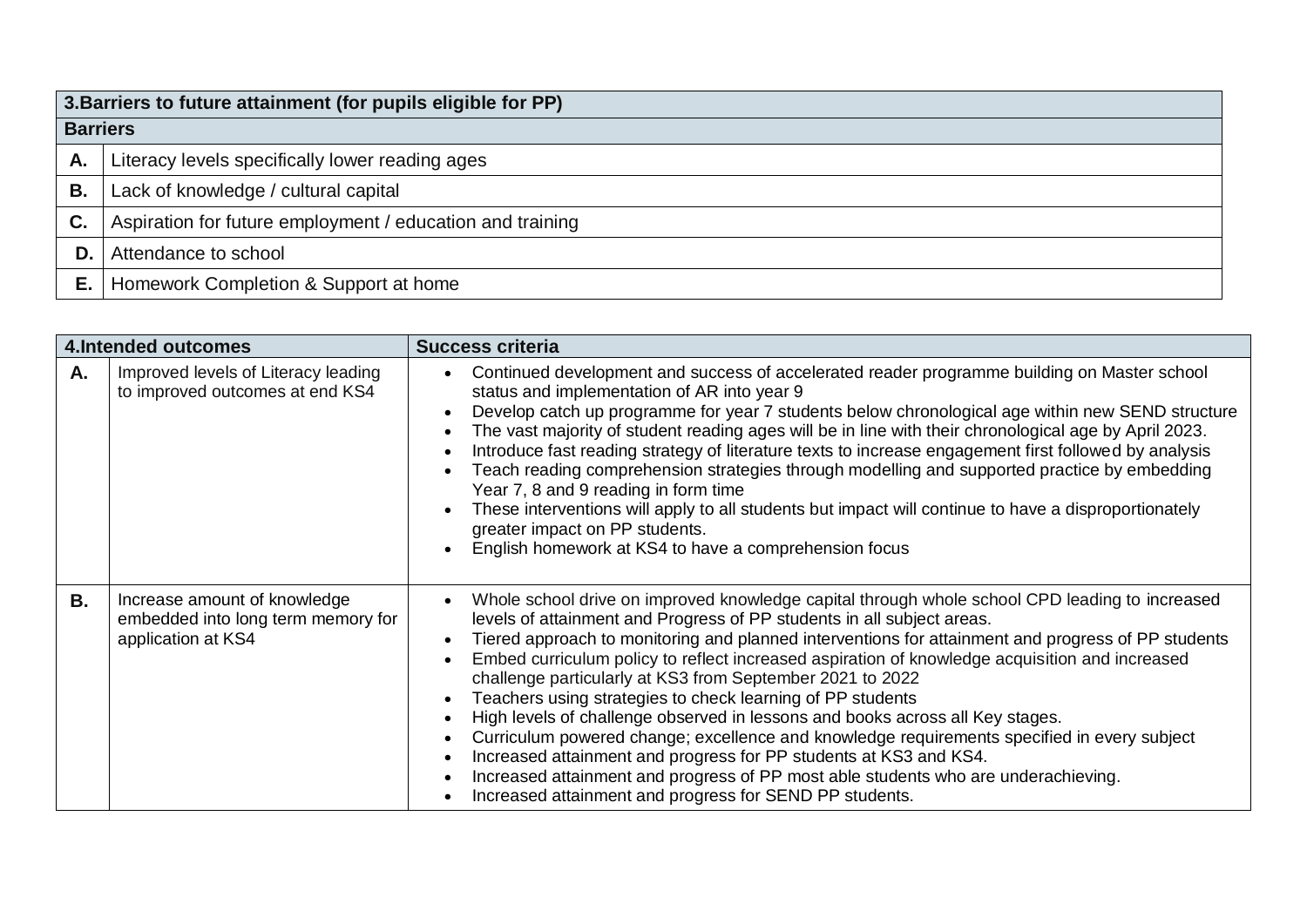|    |                                                                                                 | All proactive interventions put in place by classroom teachers and the raising standards team improve<br>student's outcomes                                                                                                                                                                                                                                                                                                                                                                                                                                      |
|----|-------------------------------------------------------------------------------------------------|------------------------------------------------------------------------------------------------------------------------------------------------------------------------------------------------------------------------------------------------------------------------------------------------------------------------------------------------------------------------------------------------------------------------------------------------------------------------------------------------------------------------------------------------------------------|
| C. | Destinations and careers guidance<br>improved leading to improved<br>motivation and aspirations | Opportunities for PP students to include meeting the new GATSBY standards by:<br>Revising careers provision in place in light of covid to ensure all students still have opportunities to<br>meet with employers and contact with a breadth of opportunity online or in person.<br>1:1 guidance and support<br>Use of Aim higher funding for university visits to the school or university<br>Visits from speakers for all year groups<br>University opportunities throughout the school<br>One to one opportunity with mentors regularly to review action plans |
| D. | Improved attendance for PP<br>students leading to improved<br>outcomes                          | Evidence of a tiered approach to attendance monitoring and improvement strategies.<br>Improved attendance for PP students<br>Reduced number of persistent absentees among students who are eligible for PP.<br>Increased parental engagement                                                                                                                                                                                                                                                                                                                     |
| Е. | Improved engagement in school<br>work outside of school hours                                   | Reduced Homework non completion and fewer detentions<br>Increased parental engagement at events                                                                                                                                                                                                                                                                                                                                                                                                                                                                  |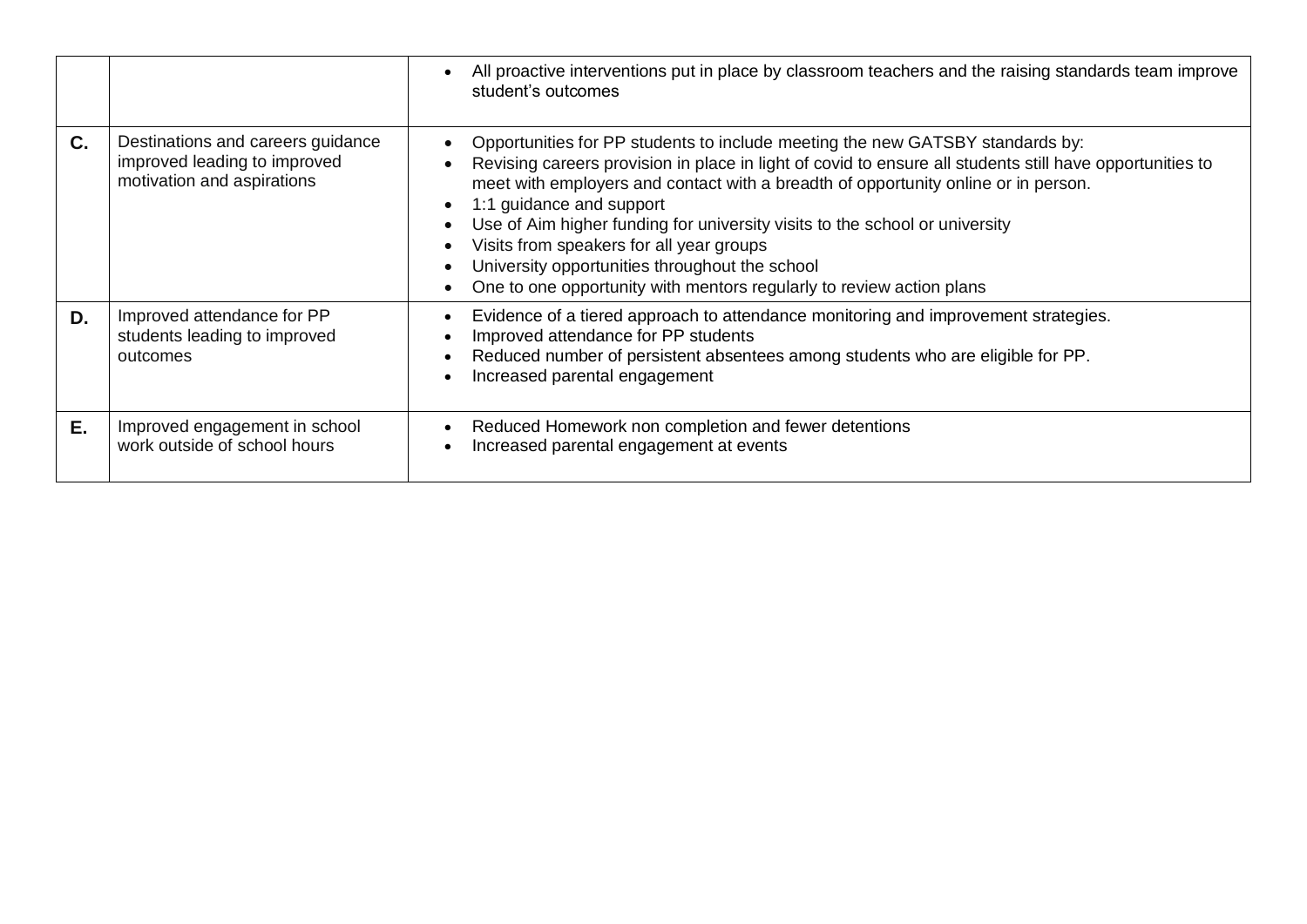| 2. Planned expenditure                                                              |                      |                                                                                                                                                                                                                                                                                                                                                                                   |                                                                                                                                  |                                                                                                                                                                                                                                                                                                                                                                        |                          |                                                |
|-------------------------------------------------------------------------------------|----------------------|-----------------------------------------------------------------------------------------------------------------------------------------------------------------------------------------------------------------------------------------------------------------------------------------------------------------------------------------------------------------------------------|----------------------------------------------------------------------------------------------------------------------------------|------------------------------------------------------------------------------------------------------------------------------------------------------------------------------------------------------------------------------------------------------------------------------------------------------------------------------------------------------------------------|--------------------------|------------------------------------------------|
| <b>Academic year</b>                                                                |                      | 2021-22                                                                                                                                                                                                                                                                                                                                                                           |                                                                                                                                  |                                                                                                                                                                                                                                                                                                                                                                        |                          |                                                |
|                                                                                     |                      | support and support whole school strategies.                                                                                                                                                                                                                                                                                                                                      | The three headings enable you to demonstrate how you are using the Pupil Premium to improve classroom pedagogy, provide targeted |                                                                                                                                                                                                                                                                                                                                                                        |                          |                                                |
| i. Quality of teaching for all                                                      |                      |                                                                                                                                                                                                                                                                                                                                                                                   |                                                                                                                                  |                                                                                                                                                                                                                                                                                                                                                                        |                          |                                                |
| <b>Action</b>                                                                       |                      | Intended outcome                                                                                                                                                                                                                                                                                                                                                                  | What is the evidence and<br>rationale for this choice?                                                                           | How will you ensure<br>it is implemented<br>well?                                                                                                                                                                                                                                                                                                                      | <b>Staff</b><br>lead     | When will you review<br>implementation?        |
| Deputy Headteacher<br>appointed to ensure<br>"champion" for PP<br>across the school | for all PP students. | Responsibility for PP managed across the<br>school. Champion for PP.<br>Improve attainment and progress of PP<br>students through curriculum support plans<br>Attainment and progress reviewed each PR<br>to generate curriculum support package<br>made up of identified barriers and planned<br>interventions by identifying:<br>Progress in subject<br>Attendance<br>Behaviour | Cited in "best practice" case studies                                                                                            | Agenda Item SLT<br>Agenda Item Extended SLT<br>FWI to ensure that<br>Subject teachers are aware of<br>underachievement<br>Plan/map interventions out of<br>lessons<br>PWI to work with SEND team<br>to focus on SEND who are PP<br>DOS to work with Faculties on<br>delivering a curriculum rich in<br>knowledge, securing learning<br>and increasing cultural capital | <b>CMC</b><br><b>DOS</b> | September 2020                                 |
| English and Maths<br><b>Teachers</b>                                                |                      | Teach English and Maths                                                                                                                                                                                                                                                                                                                                                           | Quality first teaching impact on<br>students attainment                                                                          | Monitoring via whole school<br>processes                                                                                                                                                                                                                                                                                                                               | <b>CMC</b>               | Ongoing                                        |
|                                                                                     |                      |                                                                                                                                                                                                                                                                                                                                                                                   |                                                                                                                                  | <b>Total budgeted cost</b>                                                                                                                                                                                                                                                                                                                                             |                          | Included in total<br>salaries costs in part ii |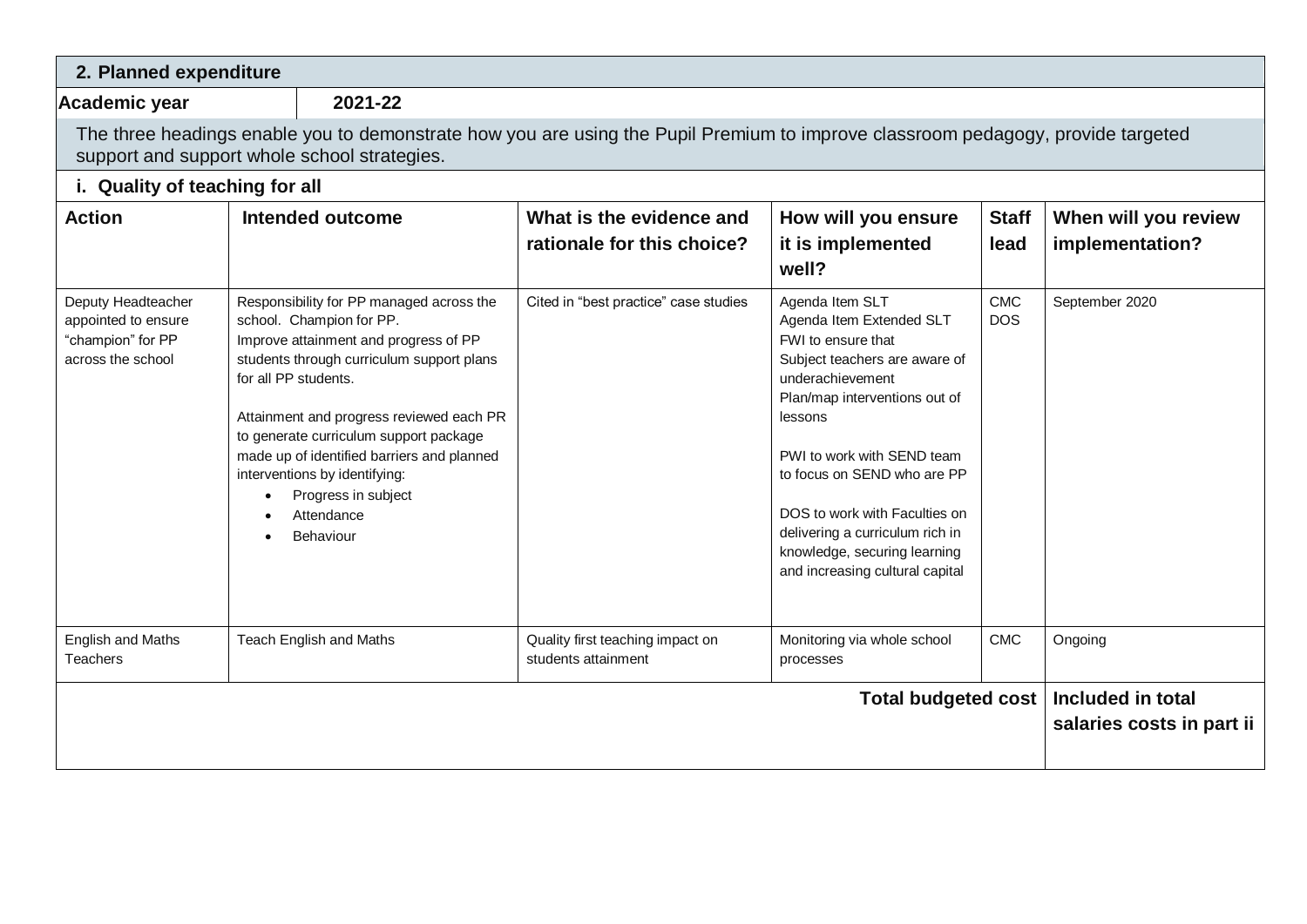| <b>Action</b>                       | <b>Intended outcome</b>                                                                                                                                                                             | What is the evidence and<br>rationale for this choice?                                                                                                                                              | How will you ensure<br>it is implemented<br>well?                      | <b>Staff</b><br>lead     | When will you review<br>implementation? |  |  |
|-------------------------------------|-----------------------------------------------------------------------------------------------------------------------------------------------------------------------------------------------------|-----------------------------------------------------------------------------------------------------------------------------------------------------------------------------------------------------|------------------------------------------------------------------------|--------------------------|-----------------------------------------|--|--|
| School Mentor                       | Provide pastoral support to engage<br>students with Mental Health / Anxiety<br>leading to poor attendance / punctuality<br>Tiered Approach:<br>Tutor<br>$\bullet$<br>HoY<br><b>MGA</b><br>$\bullet$ | Improved attendance = improved<br>outcomes                                                                                                                                                          | Heads of Year work closely<br>with MGA<br>Monitored by DCH             | <b>DCH</b><br>HOY        | May 2022                                |  |  |
| Attendance                          | Improve attendance of PP students and<br>reduce persistent absence.<br>Tiered approach:<br>Tutor 95<br>$\bullet$<br>HoY 90-95<br>Attendance Lead <90<br><b>EWO Request</b>                          | Improved attendance = improved<br>outcomes                                                                                                                                                          | Heads of Year work closely<br>with attendance lead<br>Monitored by DCH | <b>DCH</b><br><b>HOY</b> | May 2022                                |  |  |
| <b>Behaviour Management</b><br>team | Reduce impact of low level disruption to<br>lessons by providing hotspot and internal<br>exclusion provision<br>Tiered Approach:<br>Tutor<br>HoY<br><b>SLT</b><br>$\bullet$                         | Improve behaviour of a targeted<br>group of students. Improved<br>behaviour of individuals = less time<br>lost learning. All students benefit by<br>reducing disruption to teaching and<br>learning | Heads of Year work closely<br>with RMU and AHA<br>Monitored by DCH     | <b>DCH</b><br>HOY        | May 2022                                |  |  |
|                                     | Total budgeted cost   £153,388                                                                                                                                                                      |                                                                                                                                                                                                     |                                                                        |                          |                                         |  |  |